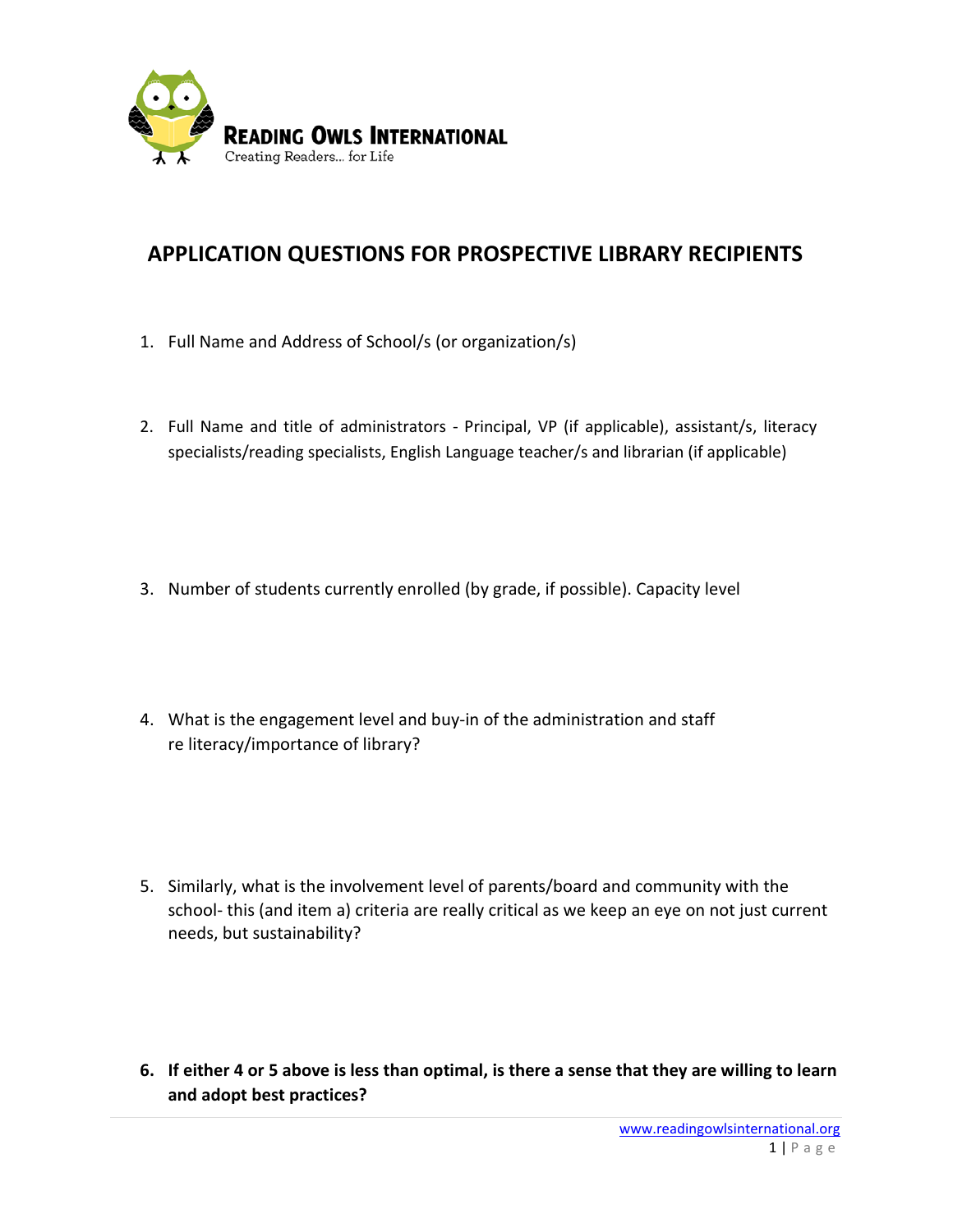

7. Is there a library space? Condition of library space - what would it take to make it operational? - **please be specific.** 

> i) Is this a shared space? For e.g., shared with a computer lab or is currently used as a storage area. This info is important if we need to recommend layout

ii) Shared with a computer lab ?

7. Will this room serve additional purposes? Classroom or meeting room? **Library rooms doubling as other spaces (such as classrooms) are strongly discouraged and are hardly ever approved**

8. Person/s overseeing the library. Some background/bio on person/s would helpful or a short summary of skill sets and primary role at school. **Please attach info**

9. Size/dimension of space in feet - library space only. Please be as accurate as possible.

10. Is there any display area currently in the library/computer space to strategically place marquee books to entice kids?

11. Photos of space, especially wide angle (if possible) to show entire space - **PHOTOS OF SPACE ARE STRONGLY ENCOURAGED as supplemental information.**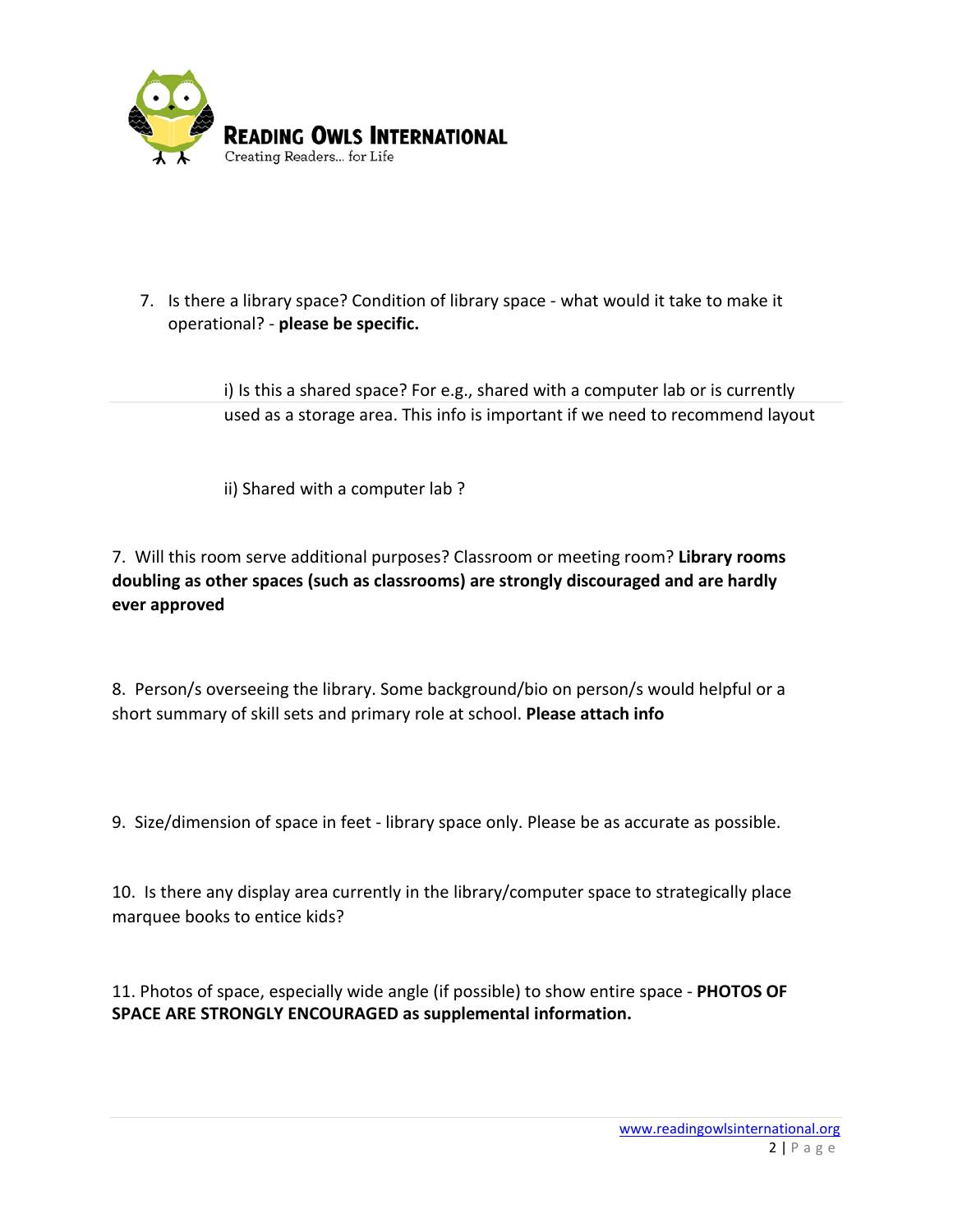

12. General reading level of students (include above/below age range). This helps us with the book selections

13. Book needs - genres. Please be as specific as possible. Are there any books currently at the school? If there are old books, what is the plan for the old books?

14. Is Spanish taught as a second language? Are bilingual books incorporated into reading time/library?

15. Has the school ever had a lending library? Any functional library at all?

17. How would the school define culturally relevant books for its students?

18. Can you get local community/parent volunteers to get space ready? (Children library spaces should be bright, child-friendly and inviting. A bit of paint, murals by a local artist/s a rug handmade by parents, help from local carpenters are some of the ways we outline in our material that schools can get the community/parents involved.)